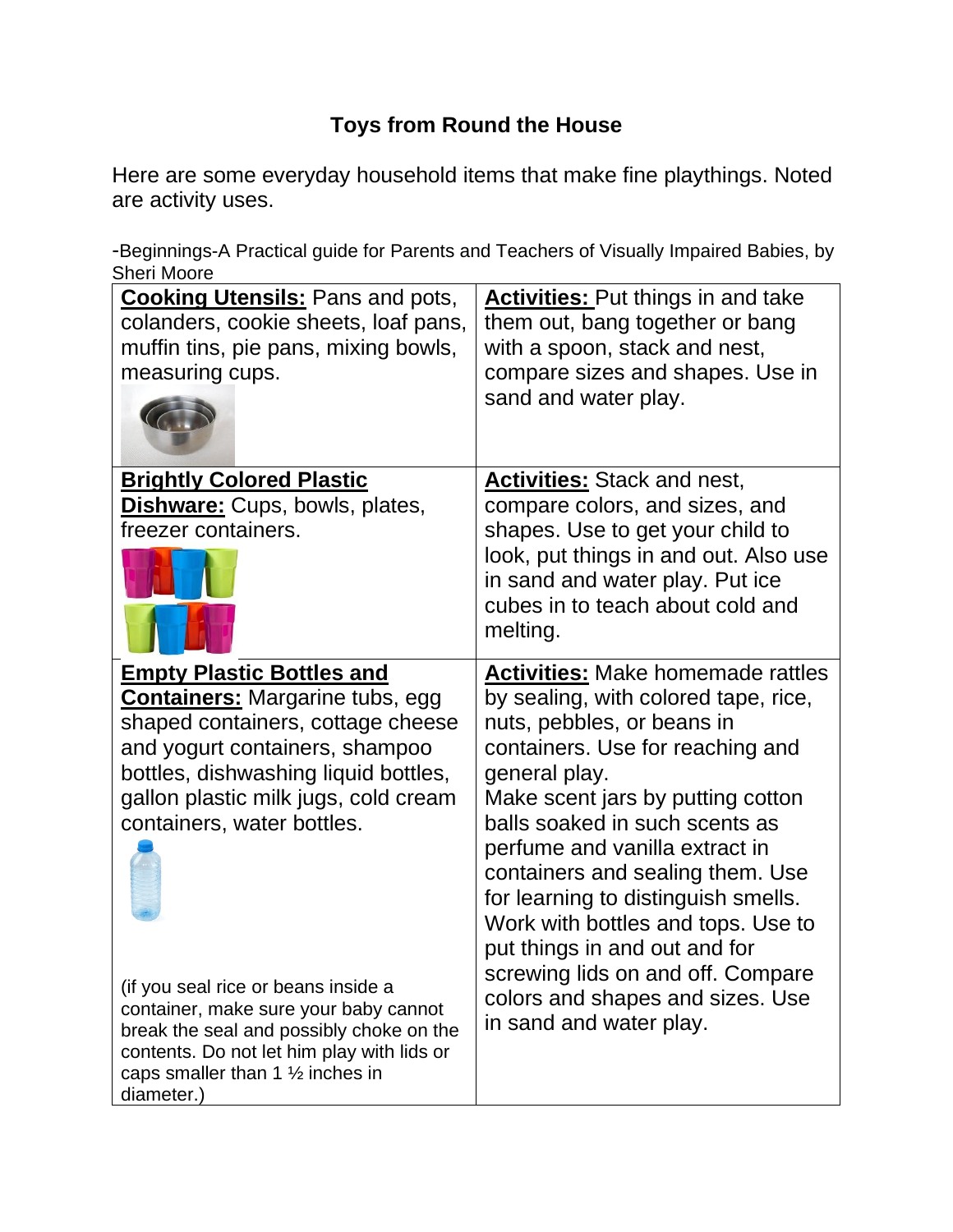| <b>Empty Food Cans: Coffee cans,</b><br>standard size cans<br>(Do not let your baby play with cans<br>which have any type of sharp edges or<br>burr which may scratch.) | <b>Activities:</b> Sing or talk into, like a<br>megaphone. Bang together or bang<br>with a spoon. Stack and Nest.<br>Make a home rattle by sealing rice<br>or beans in containers. Use for<br>reaching and general play. Use in<br>Sand and water play.                                                                                                                                                                                                                                                                                 |
|-------------------------------------------------------------------------------------------------------------------------------------------------------------------------|-----------------------------------------------------------------------------------------------------------------------------------------------------------------------------------------------------------------------------------------------------------------------------------------------------------------------------------------------------------------------------------------------------------------------------------------------------------------------------------------------------------------------------------------|
| <b>Small Empty Boxes:</b> Milk cartons,<br>shoe boxes, cereal boxes, baking<br>soda boxes, small jewelry boxes,<br>egg cartons, oatmeal boxes.<br><b>Aetion</b>         | <b>Activities:</b> Stack and nest. Put<br>things in and take them out.<br>Make homemade rattle by placing<br>rice and beans inside and taping<br>securely. Use for reaching and<br>general play or suspend from<br>mobile.<br>Make a toy for your child to look at<br>by covering with shiny foil, textured<br>contact paper, tape, construction<br>paper or fabric, or brightly colored,<br>bold patterned design. Use for<br>reaching, general play.                                                                                  |
| <b>Large Boxes and Paper Bags:</b><br>Appliances boxes, packing boxes,<br>paper bags of various sizes.<br>FRAGILE                                                       | <b>Activities:</b> Fix up boxes as a<br>special place for your child to crawl<br>in and out by cutting "doorways,"<br>"windows" and by covering inside<br>and/or outside with bright bold<br>patterns. Put soft carpet remnant<br>inside. Put things in and take them<br>out.<br>Make a puppet by coloring, or<br>taping, or gluing on brightly colored<br>paper or fabric scraps to make a<br>puppet's face and body.<br>Make a grab bag by putting two<br>familiar objects in a bag. Name one<br>object and allow baby to dig for it. |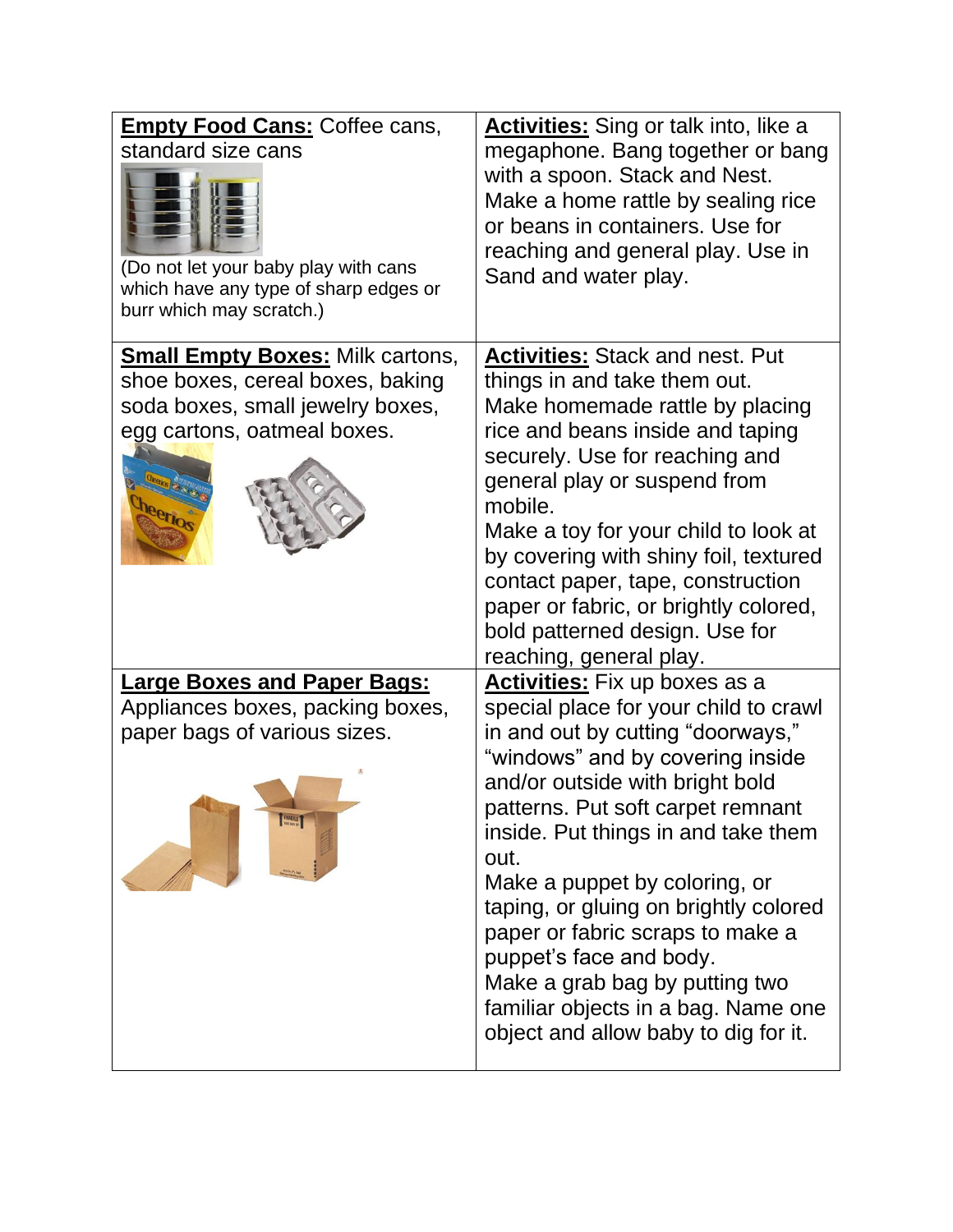| <b>Carboard Tubes: paper towel</b><br>tubes, foil or plastic wrap tubes,<br>toilet paper tubes, large tubes used<br>to hold fabric bolts or copper rolls.                                                 | Activities: Sing or talk into, like a<br>megaphone, roll on the floor.<br>Cover a tube with brightly colored<br>and boldly patterned contact paper,<br>wrapping paper, tape, fabric, or<br>shiny foil.                                                                                                                                                                  |
|-----------------------------------------------------------------------------------------------------------------------------------------------------------------------------------------------------------|-------------------------------------------------------------------------------------------------------------------------------------------------------------------------------------------------------------------------------------------------------------------------------------------------------------------------------------------------------------------------|
| <b>Pie Tins, Paper Plates</b>                                                                                                                                                                             | <b>Activities:</b> Make a shaker by<br>placing rice or beans between two<br>paper plates or foil pie tins secured<br>together. Decorate with bright<br>patterns and colors. Use for<br>reaching or use a tambourine.                                                                                                                                                    |
| <b>Foil/Mylar</b><br>(Supervise your baby so he does<br>not chew and swallow bits of the<br>foil. Blinking lights should not be<br>used with a child who is seizure-<br>prone; they may induce a seizure) | <b>Activities:</b> Crumple into shiny balls<br>for your child to reach for and toss.<br>Cover other play materials to create<br>a visually interesting surface.<br>Tape foil on the walls in the corner<br>of a room and hang colored lights<br>so their light is reflected.<br>Position your child's crib so he can<br>see the display.                                |
| <b>Colored Paper, Wrapping Paper,</b><br><b>Contact Paper, Wallpaper</b><br><b>Sample Books, Construction</b><br>Paper, Posters                                                                           | <b>Activities:</b> Cover play materials to<br>make them more visually<br>interesting.<br>Braille labels on contact paper and<br>use for the child's things.<br>Tape or hang paper on a wall near<br>your child's crib or play area to<br>provide something to look at.<br>Fluorescent colors are particularly<br>bright and good for drawing your<br>child's attention. |